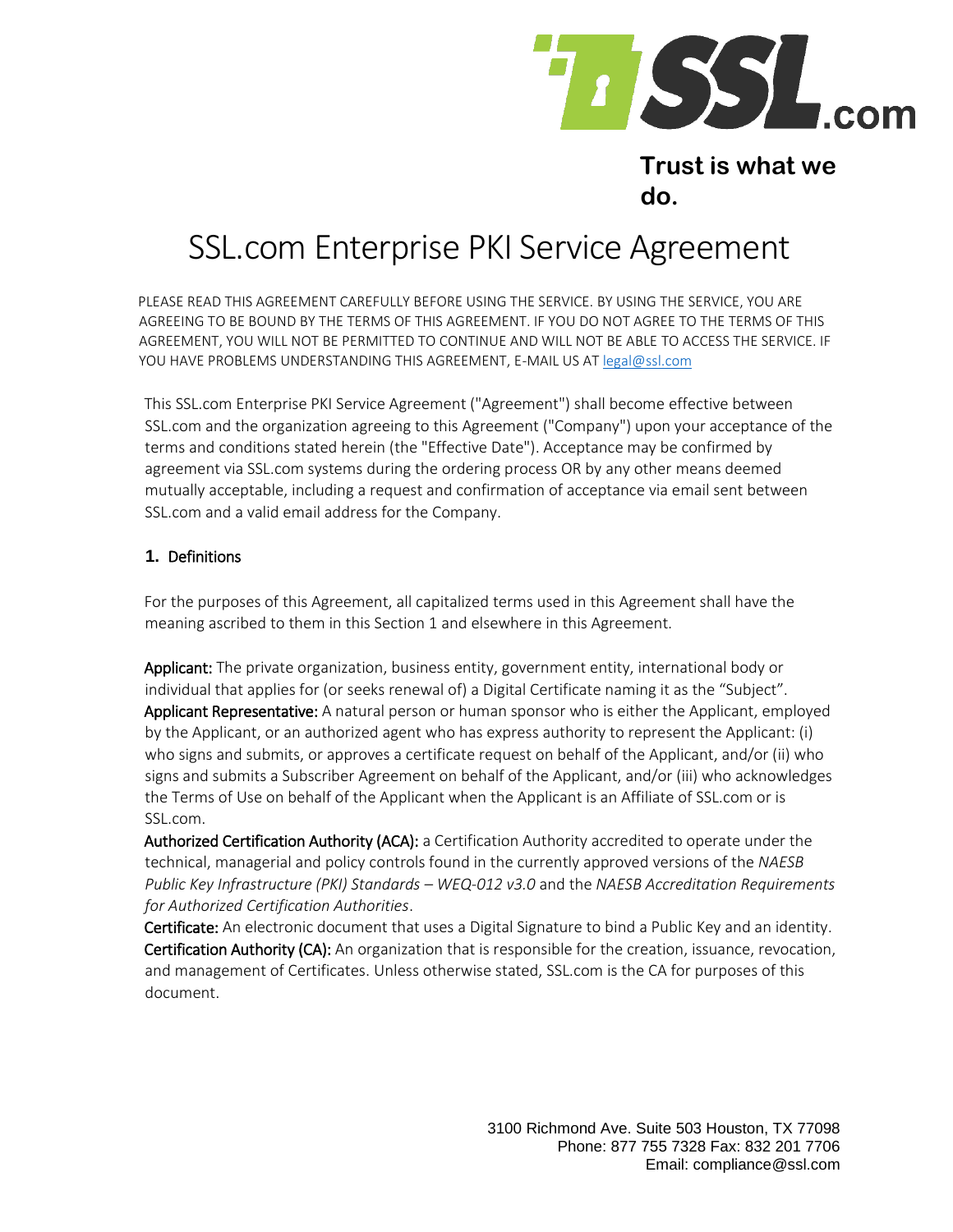CP/CPS: SSL.com's Certificate Policy and Certification Practice Statement, available at [http://www.SSL.com/repository/](http://www.ssl.com/repository/)[.](http://www.globalsign.com/repository/) 

**Digital Signature:** To encode a message by using an asymmetric cryptosystem and a hash function such that a person having the initial message and the signer's public key can accurately determine whether the transformation was created using the Private Key that corresponds to the signer's Public Key and whether the initial message has been altered since the transformation was made.

EPKI Administrator: Role assigned to a natural person by the LRA for identifying and authenticating Subscribers and to perform administrator tasks associated with the life cycle management of Certificates issued from the Service, including requests for renewal, revocation, re-issuance, and any required reporting and documentation functions.

SSL.com: The entity to which Company applied for the Service. SSL.com is the CA providing Certificates issued through the Service.

Key Pair: The Private Key and its associated Public Key.

Local Registration Authority (LRA): The function through which Subscribers requesting Certificates are identified and authenticated by an EPKI Administrator appointed by the Company. The LRA does not issue Certificates but requests the issuance of Certificates on behalf of Subscriber whose identity the LRA has verified via the EPKI Administrator. Under this Agreement, Company shall be the LRA for the Service provided to that Company for all Subscribers operating under that Company, including those for which Company serves as Applicant Representative.

North American Energy Standards Board (NAESB): the industry forum for the development and promotion of standards which will lead to a seamless marketplace for wholesale and retail natural gas and electricity, as recognized by its customers, business community, participants, and regulatory entities.

**Private Key:** The key of a Key Pair that is kept secret by the holder of the Key Pair, and that is used to create Digital Signatures and/or to decrypt electronic records or files that were encrypted with the corresponding Public Key.

Public Key: The key of a Key Pair that may be publicly disclosed by the holder of the corresponding Private Key and that is used by a Relying Party to verify Digital Signatures created with the holder's corresponding Private Key and/or to encrypt messages so that they can be decrypted only with the holder's corresponding Private Key.

Relying Party: Any natural person or legal Entity that relies on a valid Certificate.

Service: The EPKI service provided by SSL.com to Company and Subscribers, through which Company (as LRA) applies for, manages, and uses Certificates, and SSL.com (as CA) generates and issues such Certificates and provides related CA services to Company on an out-source basis.

Subscriber: A natural person or Legal Entity to whom a Certificate is issued and who is legally bound by a Subscriber Agreement.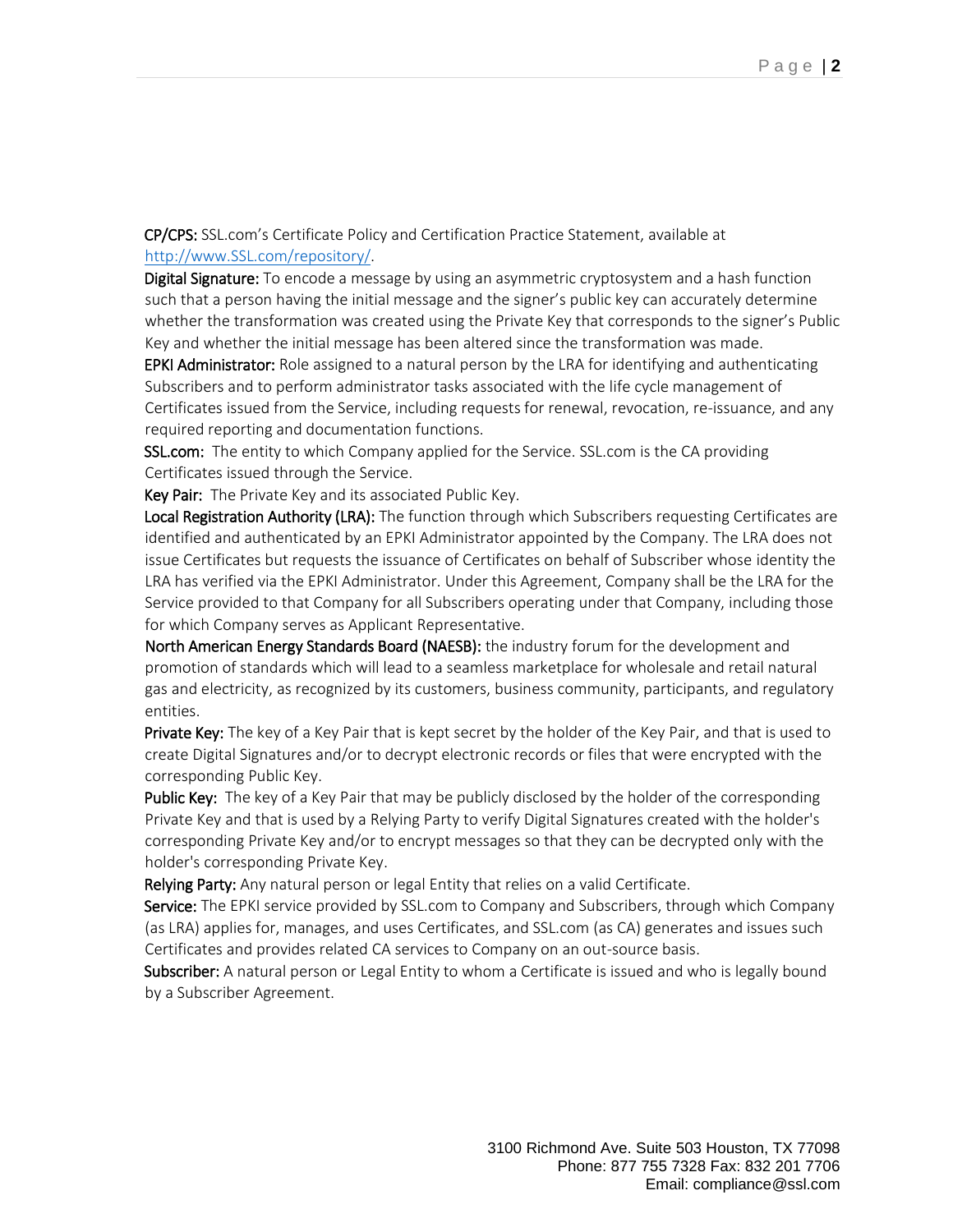Subscriber Agreement: An agreement between the CA and the Applicant/Subscriber that specifies the rights and responsibilities of the parties.

Trustworthy System: Computer hardware, software, and procedures that are: reasonably secure from intrusion and misuse; provide a reasonable level of availability, reliability, and correct operation; are reasonably suited to performing their intended functions; and enforce the applicable security policy.

#### **2.** Use of the Service

SSL.com hereby grants to Company the right to use the Service under the terms set forth in this Agreement. Company shall use the Service only for purposes that are permitted by (a) this Agreement and the CPS, and (b) any applicable laws and regulations, including any laws regarding the export of data or software.

#### **3.** Services Provided by SSL.com

SSL.com shall issue Certificates upon approval of the EPKI Administrator who shall authenticate and validate the application and enrollment information of the Subscribers.

# **4.** Company's Obligations

Company shall:

- 1. Appoint an EPKI Administrator to set up and maintain the Service, including any required registration, ordering, and configuration required to utilize the Service, and performing the local registration authority duties necessary for issuance of the Certificate provided by the Service, including enrollment process for the Certificate, and be solely responsible for verifying the identity and information stipulated in the Certificate;
- 2. At Company's option, appoint an EPKI Administrator with authority to review and optionally approve requests for Certificates and to order, manage, and request revocation of the Certificates provided under the Service. The EPKI Administrator may complete the enrollment process for the Applicant provided that a) the email address associated with the Applicant is owned and/or controlled by Company or b) the EPKI Administrator has explicit authorization from the Applicant to serve as Applicant Representative;
- 3. Ensure the access credentials (typically, user name and password) issued to the EPKI Administrator which enables an individual to perform the Local Registration Authority functions is secure and accessible only by the authorized individual(s);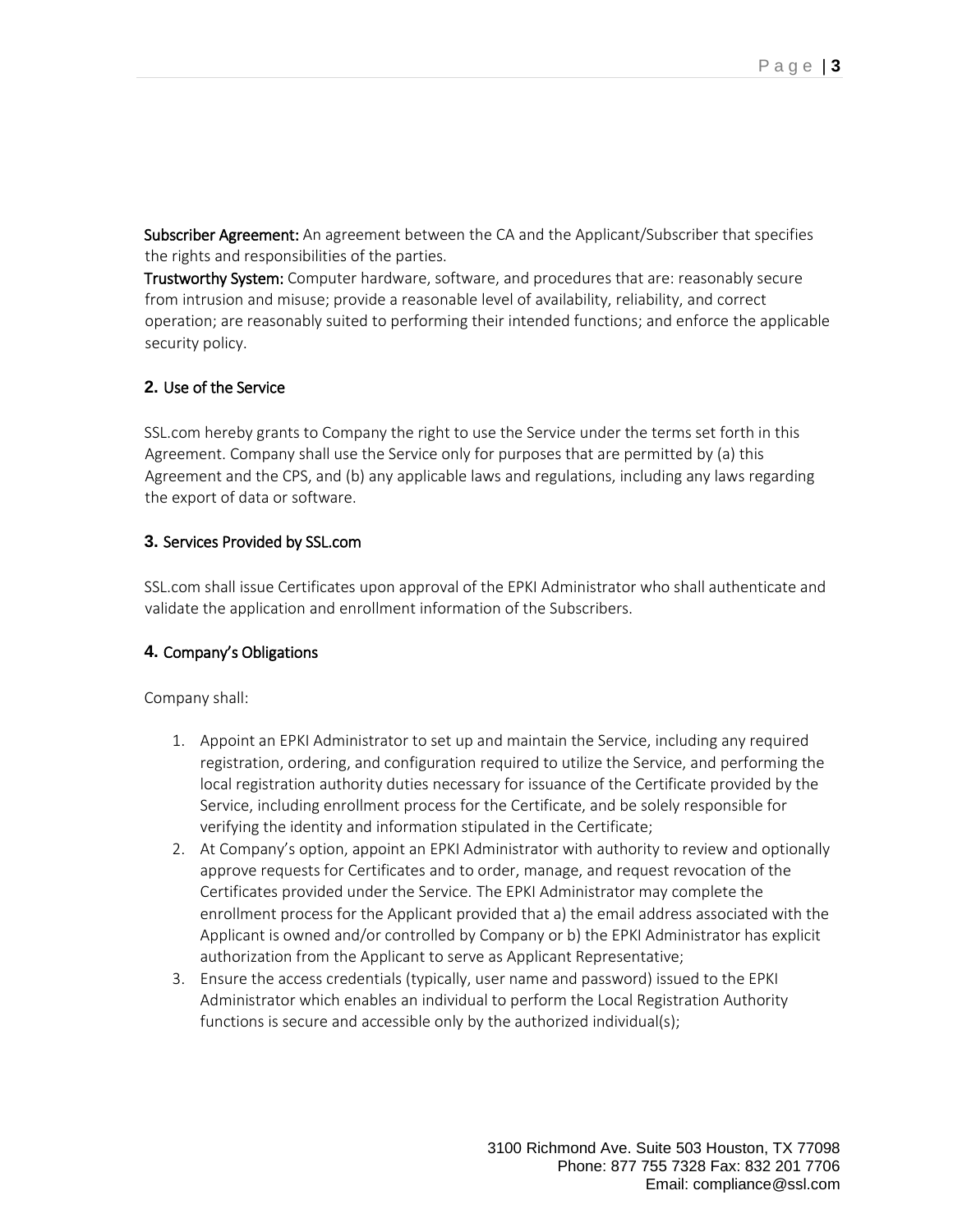- 4. Ensure that information provided on the enrollment requests is complete and accurate;
- 5. Protect the confidentiality of Private Keys from unauthorized use, access or disclosure by use of the Trustworthy System, and require the same of Subscriber;
- 6. Promptly request revocation of any affected Certificate in the event of 1) the Subscriber's violation of the Subscriber Agreement, or 2) any actual or suspected loss, disclosure, or other compromise of the associated Private Key;
- 7. Promptly change access credentials upon 1) any change in status or designation of Company's EPKI Administrator, or 2) any actual or suspected loss, disclosure, or other compromise of these credentials;
- 8. Enter into and ensure compliance by each Subscriber with the terms of the Subscriber Agreement, either directly through the Service or through Company's own workflow process, as found a[t https://www.SSL.com/repository/](https://www.ssl.com/repository/)
- 9. Create and keep all records relevant to Company's functions as an LRA, including but not limited to records of: a) Subscriber identity verification b) Certificate revocation requests sent to SSL.com and c) authorizations to serve as Applicant Representative;
- 10. Request only Certificates for which Company a) controls the email account associated with the address or b) has obtained documented authorization from the account holder for Company to serve as Applicant Representative;
- 11. Comply with all Registration Authority obligations stated in the SSL.com CPS which are specific to NAESB WEQ-012 Certificates and the obligations stated in the NAESB WEQ-012 standard.

Failure of the Company to comply with any of the obligations in the above Section shall be considered a material breach of this Agreement.

# **5.** Fees and Payments

Company shall pay to SSL.com the applicable fees for the Service in accordance with the payment terms agreed by Company when placing its order.

# **6.** LIMITED WARRANTY

SSL.COM MAKES NO WARRANTY AS TO THE USE, INABILITY TO USE, DELIVERY, LICENSE, PERFORMANCE OR NONPERFORMANCE OF THE SERVICE, CERTIFICATES, DIGITAL SIGNATURES, THE SOFTWARE, OR ANY OTHER TRANSACTIONS OR SERVICES OFFERED OR CONTEMPLATED BY THIS AGREEMENT, EXPRESS OR IMPLIED. SSL.COM EXPRESSLY DISCLAIMS ALL REPRESENTATIONS AND WARRANTIES OF ANY KIND, EITHER EXPRESS OR IMPLIED, INCLUDING, WITHOUT LIMITATION, ANY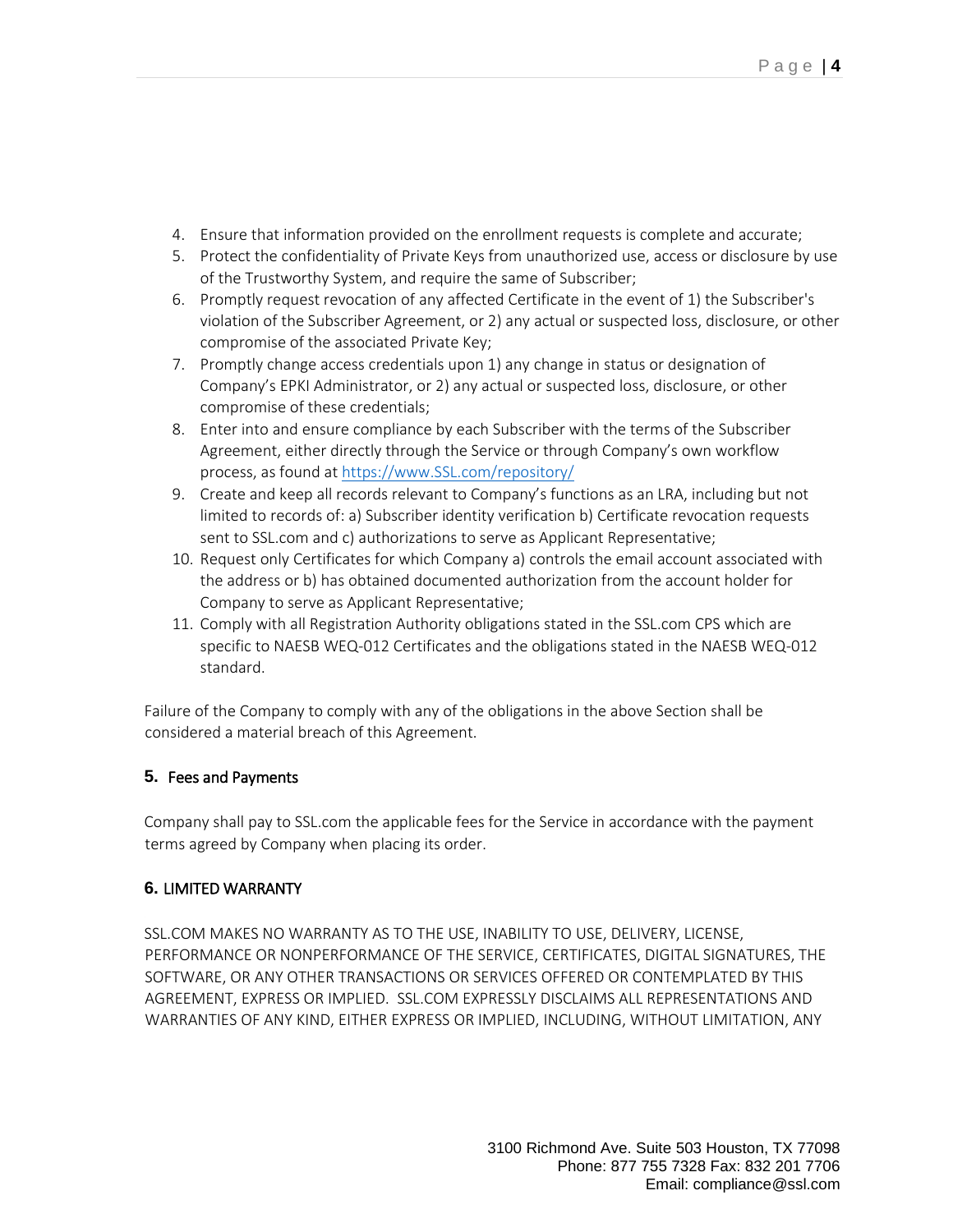WARRANTIES OF MERCHANTABILITY, FITNESS FOR A PARTICULAR PURPOSE, OR NONINFRINGEMENT EXCEPT FOR DAMAGE DUE TO RELIANCE (IN ACCORDANCE WITH THE SSL.COM CP/CPS) ON THE VERIFIED INFORMATION AS OF THE ISSUANCE OF THE CERTIFICATE UP TO AN AMOUNT SET FORTH UNDER THE WARRANTY POLICY (AVAILABLE AT https://www.ssl.com/purchasing-policy-andwarranty-coverage[/\)](http://www.globalsign.com/repository/)

# **7.** LIMITATION OF LIABILITY

Each party's aggregate liability to the other party for any claim arising out of or relating to this Agreement or the use of or inability to use the Service will in no event exceed the amount of fees paid by Company for the Service within the one (1) year period immediately prior to the event that gave rise to its claim.

# **8.** LIMITATION OF DAMAGES

Except for fraud or willful misconduct, in no event shall SSL.com be liable for any indirect, incidental or consequential damages, or for any loss of profits, loss of data, or other indirect, consequential or punitive damages arising from or in connection with the use, delivery, license, performance or nonperformance of the Service, Certificates, Digital Signatures, or any other transactions or services offered or contemplated by this Agreement, even if SSL.com has been advised of the possibility of such damages.

#### **9.** Term and Termination

#### **9.1** Term

This Agreement shall commence as of the Effective Date and continue for a period of one (1) year (the "Initial Term"). This Agreement will renew automatically on the same terms and conditions for additional successive periods of one (1) year (each a "Renewal Term") unless either party provides the other written notice of its intention not to renew at least sixty (60) days prior to the end of the then-applicable term.

# **9.2** Termination

This Agreement may be terminated by SSL.com due to the Company's failure to perform any of its obligations under this Agreement if such breach is not cured within thirty (30) days after receipt of notice thereof from SSL.com.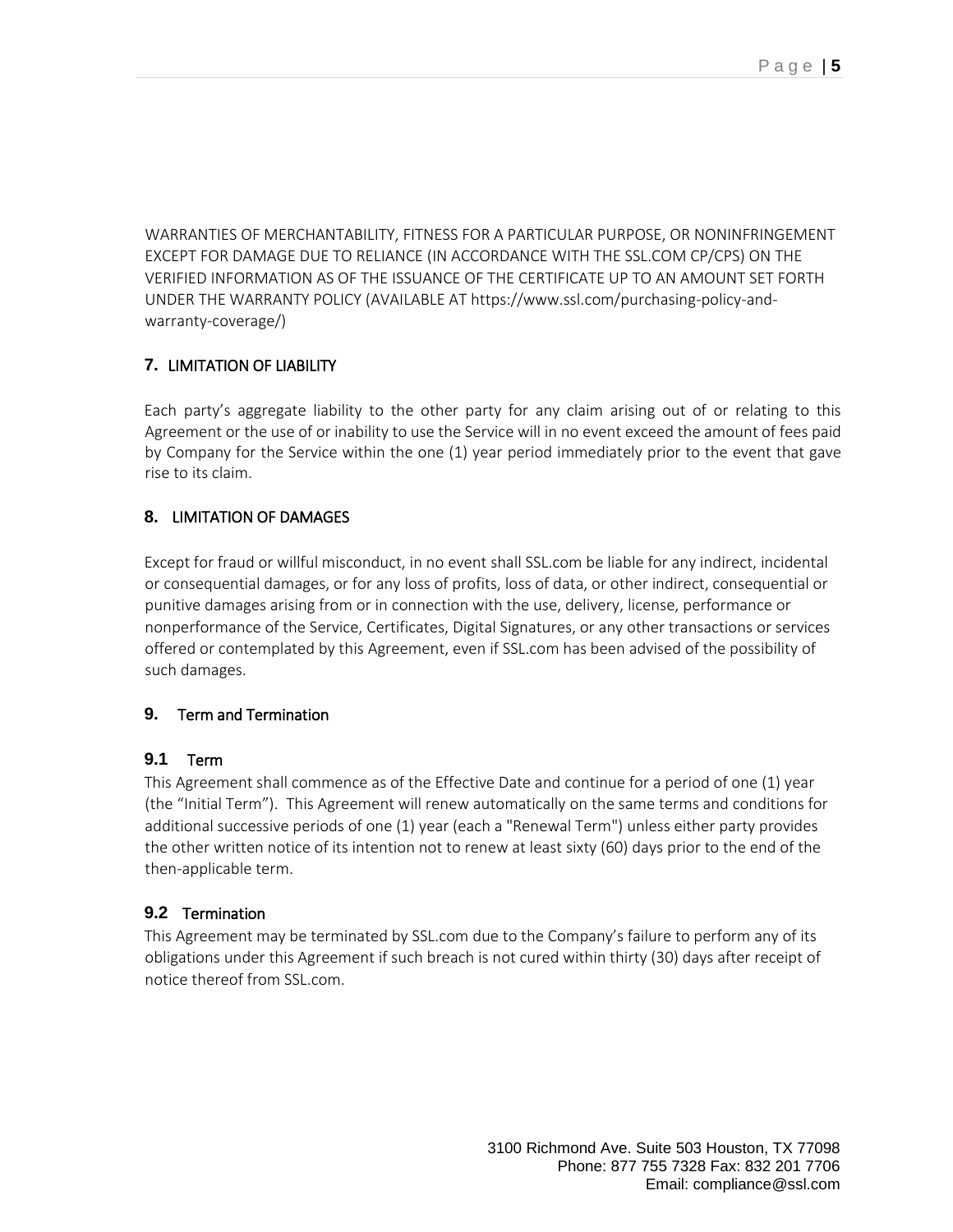#### **10.** Effect of Termination

Upon the expiration or termination of this Agreement for any reason, the Company shall have no right to request any additional Certificates. Notwithstanding the foregoing, any use or effectiveness of the Certificates issued prior to the termination of this Agreement shall not be affected thereby, and terms and conditions of this Agreement shall continue to apply to Certificates issued prior to the termination until the expiration or earlier revocation of such Certificates.

#### **11.** Miscellaneous

#### **11.1** Governing Law and Jurisdiction

This Agreement shall be governed by, construed under and interpreted in accordance with the laws of Texas, USA without regard to its conflict of law provisions. Venue shall be in the courts of Texas.

#### **11.2** Assignment

Except as otherwise provided herein, this Agreement shall be binding upon, and inure to the benefit of, the successors, executors, heirs, representatives, administrators and assigns of the parties hereto. Neither this Agreement nor a Certificate shall be transferable or assignable by Company or Subscriber. Any such purported transfer or assignment shall be void and of no effect and shall permit SSL.com to terminate this Agreement.

#### **11.3** Severability

If and to the extent that any court holds any provision of this Agreement to be unenforceable, such unenforceable provision shall be stricken and the remainder of this Agreement shall not be affected thereby. The parties shall in good faith attempt to replace any unenforceable provision of this Agreement with a provision that is enforceable and that comes as close as possible to expressing the intention of the original provision.

#### **11.4** Entire Agreement

This Agreement and the SSL.com CP/CPS, which is incorporated by reference hereto and is available at [www.SSL.com/repository](http://www.ssl.com/repository)[,](http://www.globalsign.com/repository) constitute the entire understanding and agreement of the parties hereto with respect to the subject matter hereof and supersedes all prior and contemporaneous agreements or understandings between the parties.

#### **11.5** Trade Names, Logos

By reason of this Agreement or the performance hereof, Company and SSL.com shall not acquire any rights of any kind in any trademark, brand name, logo or product designation of the other party and